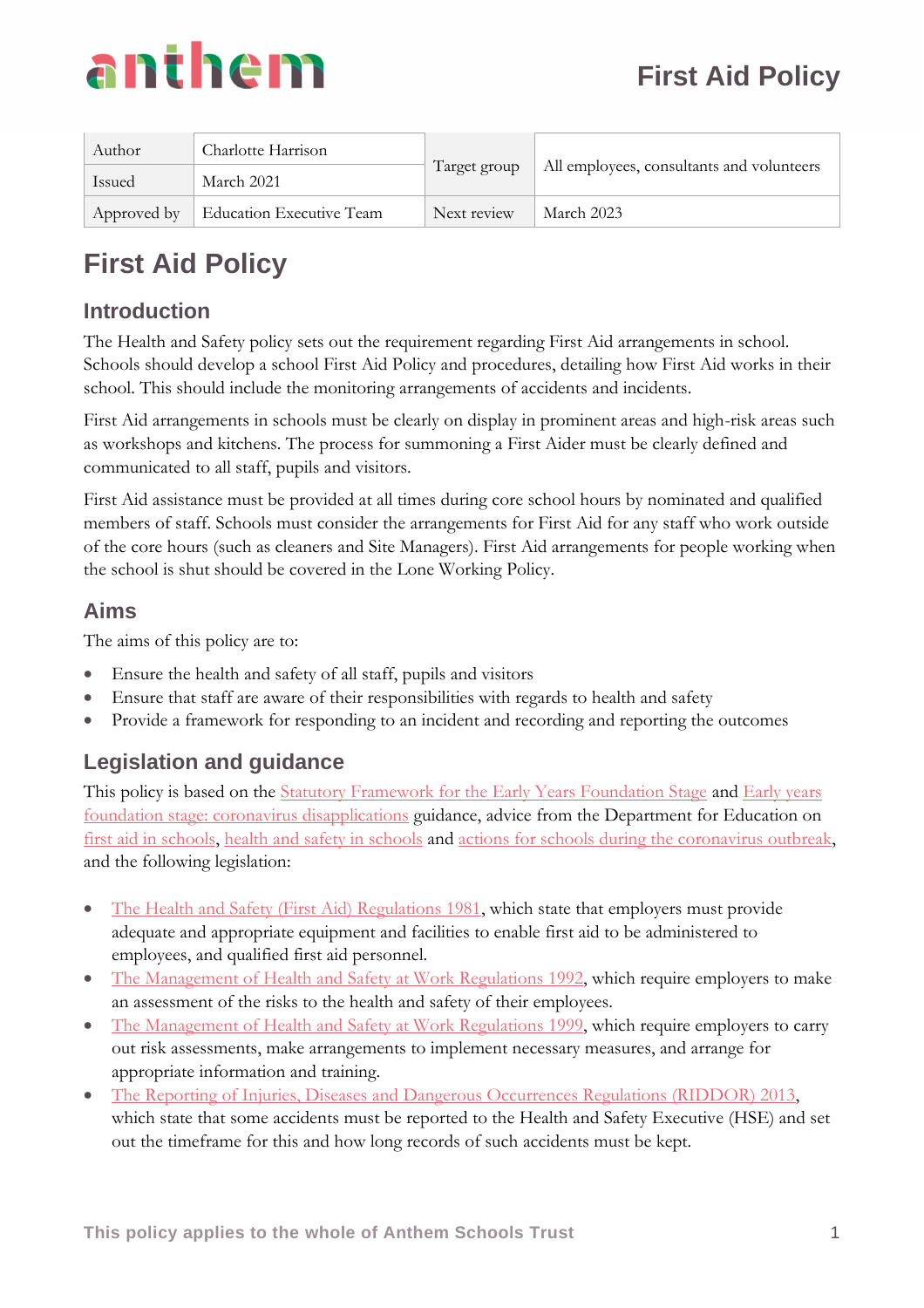- [Social Security \(Claims and Payments\) Regulations 1979,](http://www.legislation.gov.uk/uksi/1979/628) which set out rules on the retention of accident records.
- [The Education \(Independent School Standards\) Regulations 2014,](http://www.legislation.gov.uk/uksi/2014/3283/schedule/made) which require that suitable space is provided to cater for the medical and therapy needs of pupils.

This policy complies with our funding agreement and articles of association.

#### **Roles and responsibilities**

In schools with Early Years Foundation Stage provision, at least 1 person who has a current paediatric first aid (PFA) certificate must be on the premises at all times. **During coronavirus:** you must use your 'best endeavours' to ensure 1 person with a full PFA certificate is on site when children aged 2 to 5 are present. If after taking all possible steps in your power you're still unable to secure a staff member with a full PFA certificate, you must carry out a written risk assessment and ensure someone with a current first aid at work or emergency PFA certification is on site at all times when these children are.

Beyond this, in all settings – and dependent upon an assessment of first aid needs – employers must usually have a sufficient number of suitably trained first aiders to care for employees in case they are injured at work. However, the minimum legal requirement is to have an 'appointed person' to take charge of first aid arrangements, provided your assessment of need has taken into account the nature of employees' work, the number of staff, and the location of the school. The appointed person does not need to be a trained first aider.

Section immediately below sets out the expectations of appointed persons and first aiders as set out in the 1981 first aid regulations and the DfE guidance listed in 'Legislation and guidance' section above. If you don't have an appointed person you will need to re-assign the responsibilities listed below accordingly.

All schools should adapt this section to reflect their circumstances, in line with their assessment of first aid needs.

**During coronavirus**: employers should discuss their updated risk assessment with first aiders and appointed persons for their input and so they are confident about providing the right assistance.

#### **First Aid Lead(s)**

The school's appointed person is Natasha Amos and Charlotte Webb. They are responsible for:

- Making a formal assessment of First Aid requirements using the Assessment of First Aid Provision document (Appendix 5), maintaining the completed form and monitoring the adequacy of the provision including specific health conditions a/first aid needs
- Reviewing the assessment annually in the light of significant changes or validity.
- Taking charge when someone is injured or becomes ill.
- Ensuring there is an adequate supply of in-date medical materials in first aid kits and replenishing the contents of these kits.
- Ensuring that an ambulance or other professional medical help is summoned when appropriate.
- Ensuring that first aiders have an appropriate qualification, keep training up to date and remain competent to perform their role.
- Ensuring all staff are aware of first aid procedures.
- Reporting specified incidents to the HSE when necessary.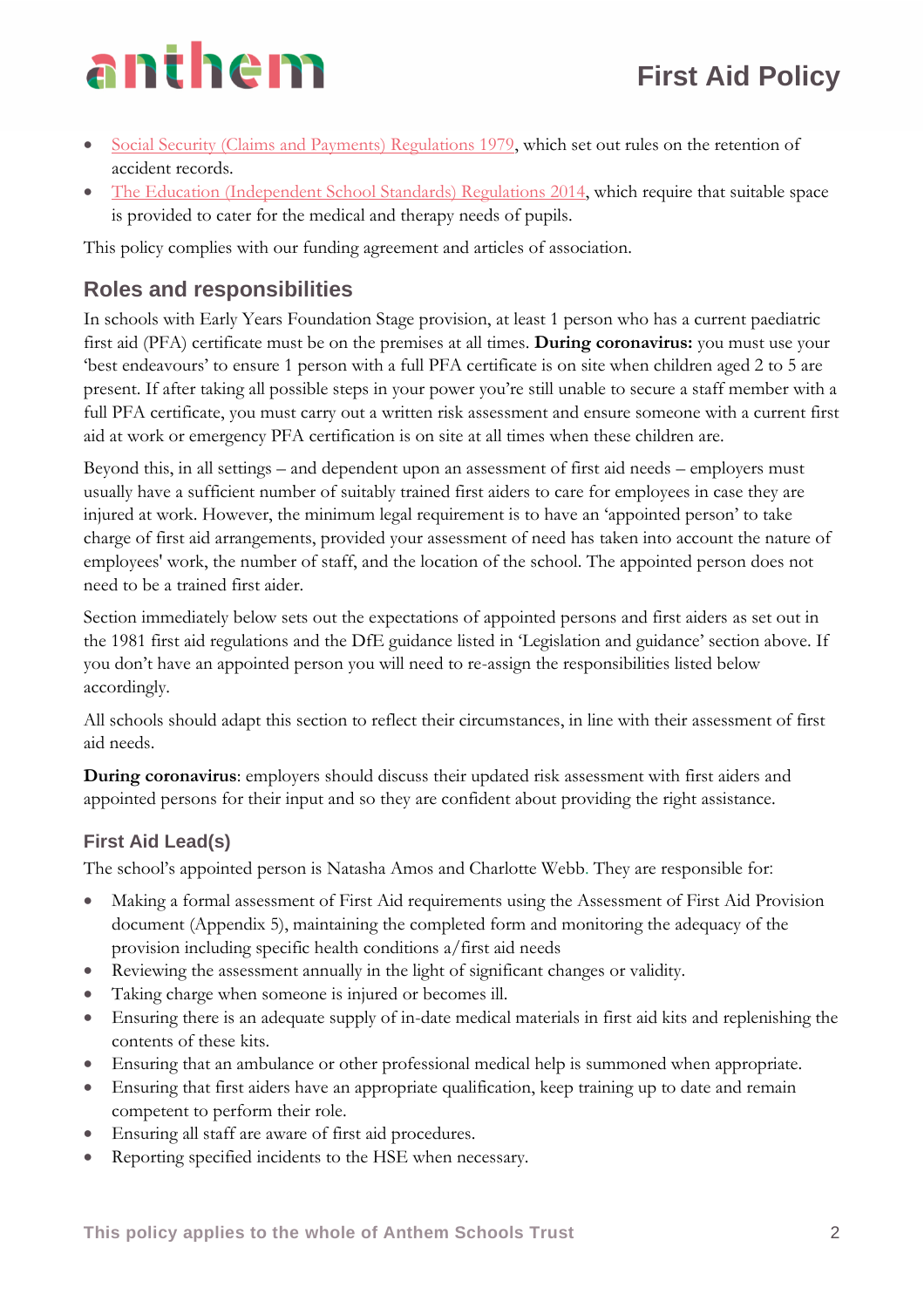• Ensuring that an appropriate number of trained staff are present in the school at all times.

#### **First Aiders**

First Aiders are trained, competent and qualified to carry out the role and are responsible for:

- Acting as first responders to any incidents; they will assess the situation where there is an injured or ill person and provide immediate and appropriate treatment.
- Sending pupils home to recover, where necessary with the explicit agreement of the Headteacher.
- Filling in an appropriate accident report on the same day, or as soon as is reasonably practicable, after an incident (see the template in Appendix 2).
- Inform First Aid Lead

Our school's First Aid Leads and First Aiders are listed in Appendix 1. Their names will also be displayed prominently around the school.

#### **The Trust**

The Trust has ultimate responsibility for health and safety matters in the school, but delegates operational matters and day-to-day tasks to the Headteacher and staff members.

The Anthem insurers confirm that the employer's liability insurance policy provides indemnity for staff acting as First Aiders or Emergency Aiders as defined in this policy. Treatment must be given in accordance with the training received. Whether or not employees receive payment for acting as first aiders is irrelevant in this respect and has no effect on the provision of insurance cover.

#### **The Headteacher**

The Headteacher is responsible for the implementation of this policy, including:

- Ensuring appropriate risk assessments are completed and appropriate measures are put in place.
- Ensuring that adequate space is available for catering to the medical needs of pupils.

#### **Staff**

School staff are responsible for:

- Ensuring they follow First Aid procedures.
- Ensuring they know who the First Aiders in school are.
- Completing minor incident reports (see Appendix 2) for all incidents they attend to where a First Aider is not called.

NB staff can deal with minor cuts and grazes without the need for a First Aider. Head injuries require the assistance of a First Aider.

### **First Aid procedures**

The school has a designated room for the treatment of injuries and for First Aid. It contains a sink and a bed and is locate near a toilet. Bins for blood waste are clearly marked and First Aid equipment is stored in clean, clearly labelled, easily accessible containers or cupboards.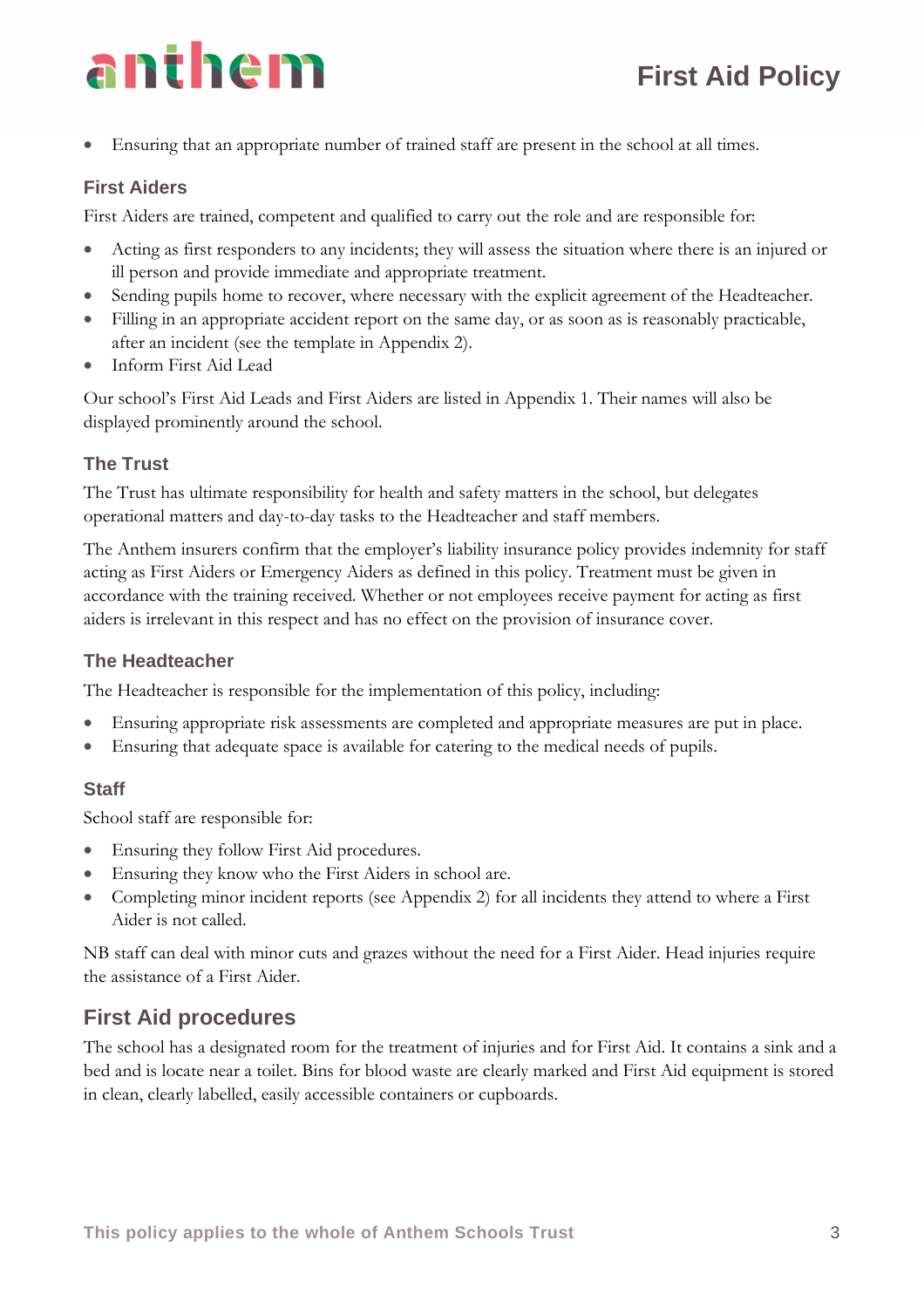#### **Infection control**

#### **First Aid Staff must:**

- Ensure all own injuries are covered with waterproof dressings before commencing treatment.
- Wash their hands before and after applying dressings.
- Only use mouth pieces when administering mouth-to-mouth if trained to do so.
- Use disposable gloves whenever blood or other bodily fluids are handled.
- Use disposable materials such as paper towels and sanitizing powder to clear up spills of bodily fluid.
- Dispose of blood and bodily waste in a way that does not allow others to come into contact with it. (Seek medical advice if contact is made with any other person's bodily fluids).

#### **In-school procedures**

In the event of an accident resulting in injury:

- The closest member of staff present will assess the seriousness of the injury and seek the assistance of a qualified First Aider, if appropriate, who will provide the required First Aid treatment. *NB Minor cuts and grazes can be treated by any member of staff. First Aiders will always deal with major injuries.*
- The First Aider, if called, will assess the injury and decide if further assistance is needed from a colleague **or the emergency services**. They will remain on scene until help arrives.

**NB: Where an auto-adrenaline pen has been used for a severe allergic reaction, an ambulance must be called, and the word anaphylaxis must be used when calling emergency services.**

**NB. Where an asthma attack does not abate following treatment with a salbutamol inhaler, an ambulance must be called, and the word asthma must be used when calling the emergency services.**

The decision will vary from case to case, but it is strongly advised to administer First Aid and **call an ambulance if someone**:

- Appears not to be breathing.
- Is having chest pain, difficulty breathing or experiencing weakness, numbness or difficulty speaking.
- Experiencing severe bleeding that you are unable to stop with direct pressure on the wound.
- Is struggling for breath, possibly breathing in a strange way appearing to 'suck in' below their rib cage as they use other muscles to help them to breathe.
- Is unconscious or unaware of what is going on around them.
- Has a fit for the first time, even if they seem to recover from it later.
- If they are having a severe allergic reaction accompanied by difficulty in breathing or collapse get an ambulance to you, rather than risk things getting worse whilst you are in the car.
- If a child is burnt and the burn is severe enough that you think it will need dressing treat the burn under cool running water and call an ambulance. Keep cooling the burn until the paramedics arrive and look out for signs of shock.
- If someone has fallen from a height, been hit by something travelling at speed or has been hit with force.
- If you suspect that someone may have sustained a spinal injury  $-$  do not attempt to move them and keep them still whilst awaiting an ambulance.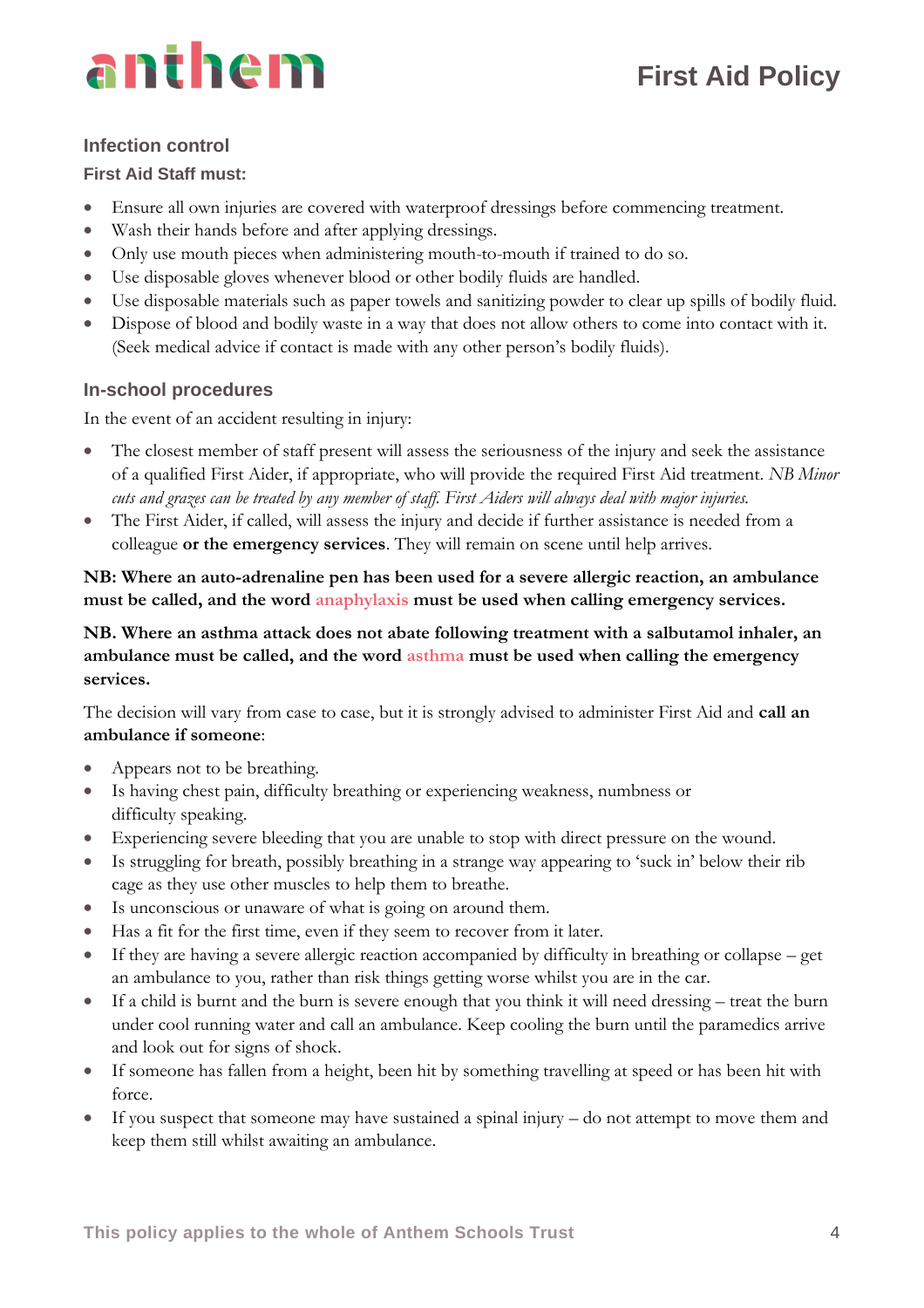# anthem

#### **This is guidance, not an exhaustive list.**

- The First Aider will also decide on what treatment and whether the injured person should be moved or placed in a recovery position.
- If the First Aider judges, in discussion with leadership, that a pupil is too unwell to remain in school, parents will be contacted by office staff and asked to collect their child. Upon their arrival, the First Aider will recommend next steps to the parents.
- If emergency services are called, the parents will be contacted immediately by office staff who will keep leadership informed.
- In the case that a child/student needs to be assessed at hospital, but the child's/student's contact cannot be reached, then a member of senior staff and a first aider will transport the child to hospital whilst the office team continue to attempt to contact family members. (See protocol for taking children out on visit).
- The member of staff who treated the incident will complete the appropriate minor incident book or Anthem Incident Report Form on the same day, as soon as is reasonably practical after an incident resulting in an injury. A copy of this form will be given to the parents and a copy kept on file in school. (See Reporting and Recording section for further guidance.)
- There will be at least 1 person who has a current paediatric first aid (PFA) certificate on the premises at all times.
- **During coronavirus**: we will use our 'best endeavours' to ensure 1 person with a full PFA certificate is on site when children aged 2 to 5 are present. If, after taking all possible steps in our power, we're still unable to secure a staff member with a full PFA certificate, we will carry out a written risk assessment and ensure someone with a current first aid at work or emergency PFA certification is on site at all times when these children are.
- **During coronavirus**: first aiders will follow Health and Safety Executive (HSE) guidance for [first](https://www.hse.gov.uk/coronavirus/first-aid-and-medicals/first-aid-certificate-coronavirus.htm)  [aid during coronavirus.](https://www.hse.gov.uk/coronavirus/first-aid-and-medicals/first-aid-certificate-coronavirus.htm) They will try to assist at a safe distance from the casualty as much as possible and minimise the time they share a breathing zone. Treating any casualty properly will be the first concern. Where it is necessary for first aid provision to be administered in close proximity, those administering it will pay particular attention to sanitation measures immediately afterwards including washing their hands.

*NB see flowchart for guidance as to which form to complete and who, if anyone, to contact.*

#### **Off-site procedures**

When taking pupils off the school premises, staff will ensure they always have the following as a minimum:

- A school mobile phone
- A portable First Aid kit
- Information about the specific medical needs of pupils
- Parents' contact details
- Risk assessments will be completed by the visit leader prior to any educational visit that necessitates taking pupils off school premises, in accordance with the Educational Visits Policy.

There will always be at least one First Aider with a current paediatric First Aid certificate on school trips and visits, as required by the statutory framework for the Early Years Foundation Stage.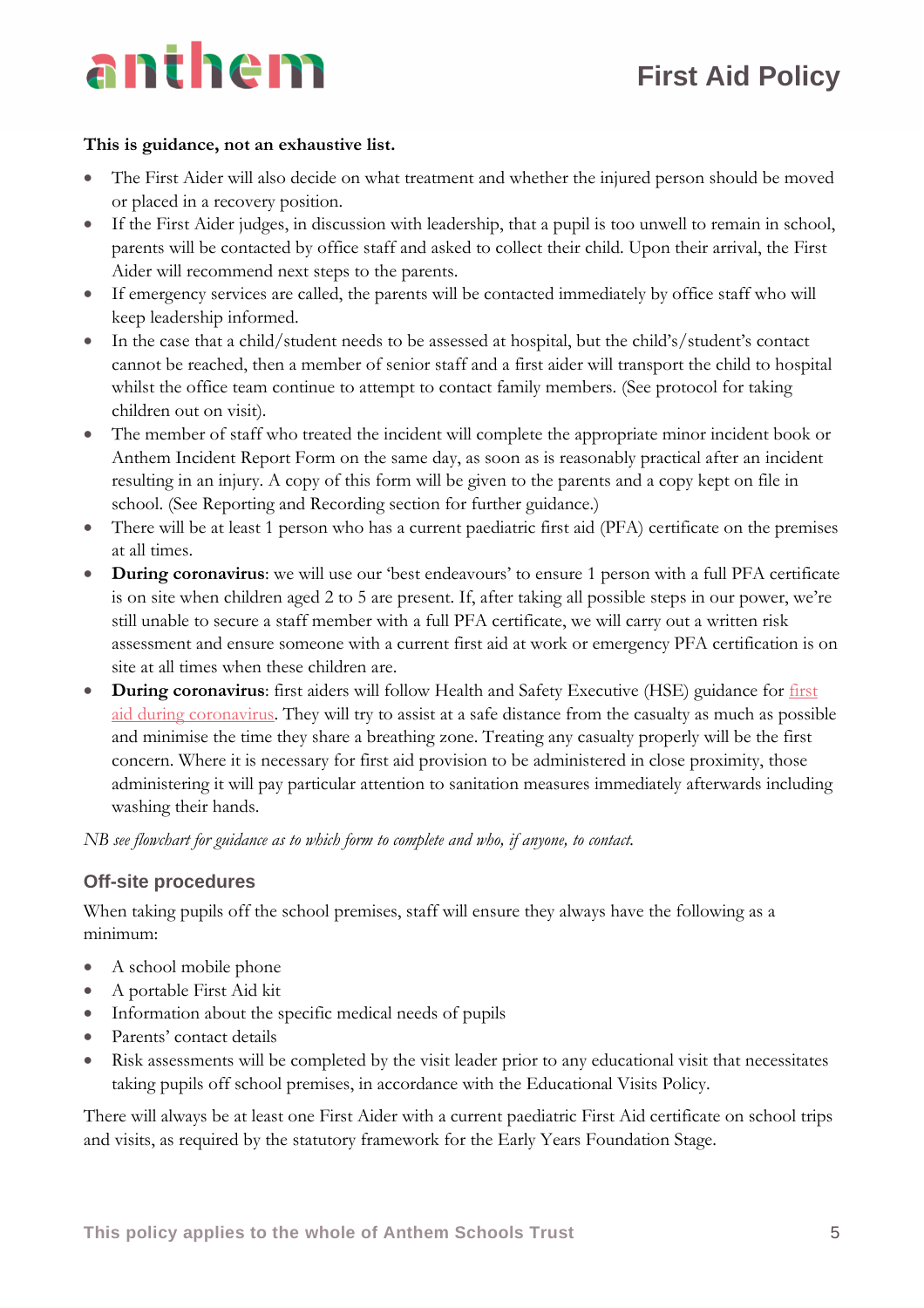### **First Aid Policy**

**During coronavirus**: we will use our 'best endeavours' to ensure 1 person with a full PFA certificate accompanies children on outings when children aged 2 to 5 are present. If, after taking all possible steps in our power, we're still unable to secure a staff member with a full PFA certificate, we will include this in our written risk assessment and ensure someone with a current first aid at work or emergency PFA certification accompanies these children on the outing. Outings will only be undertaken if it is safe to do so. We will take account of any government advice in relation to educational visits during the coronavirus pandemic.

#### **Record-keeping and reporting**

#### **First Aid and accident record book**

- An accident form or minor incident form will be completed by the First Aider on the same day, as soon as possible after an incident resulting in an injury that is managed within school (See Appendix 7 flowchart for clarity).
- As much detail as possible should be supplied when reporting an accident, including all the information included in the accident form at Appendix 3.
- A copy of the accident report form will also be added to the pupil's educational record by the office staff.
- Records held in the First Aid and accident book will be retained by the school in accordance with the Retaining Records Policy.

#### **Reporting to the Trust**

The First Aid Lead will report to the Trust using the Anthem Matrix (Appendix 4) and Incident Investigation document for guidance.

#### **Reporting to the HSE**

The First Aid Lead will keep a record of any accident which results in a reportable injury, disease, or dangerous occurrence as defined in the RIDDOR 2013 legislation (regulations 4, 5, 6 and 7).

They will report these to the Health and Safety Executive as soon as is reasonably practicable and in any event within 10 days of the incident.

Reportable injuries, diseases or dangerous occurrences include:

- Death.
- Specified injuries, which are:
	- o fractures, other than to fingers, thumbs and toes
	- o amputations
	- o dislocation of shoulder, hip or knee
	- o any injury likely to lead to loss of sight (temporary or permanent)
	- o a chemical or hot burn or any penetrating injury to the eye
	- o any injury resulting from electric shock or electrical burn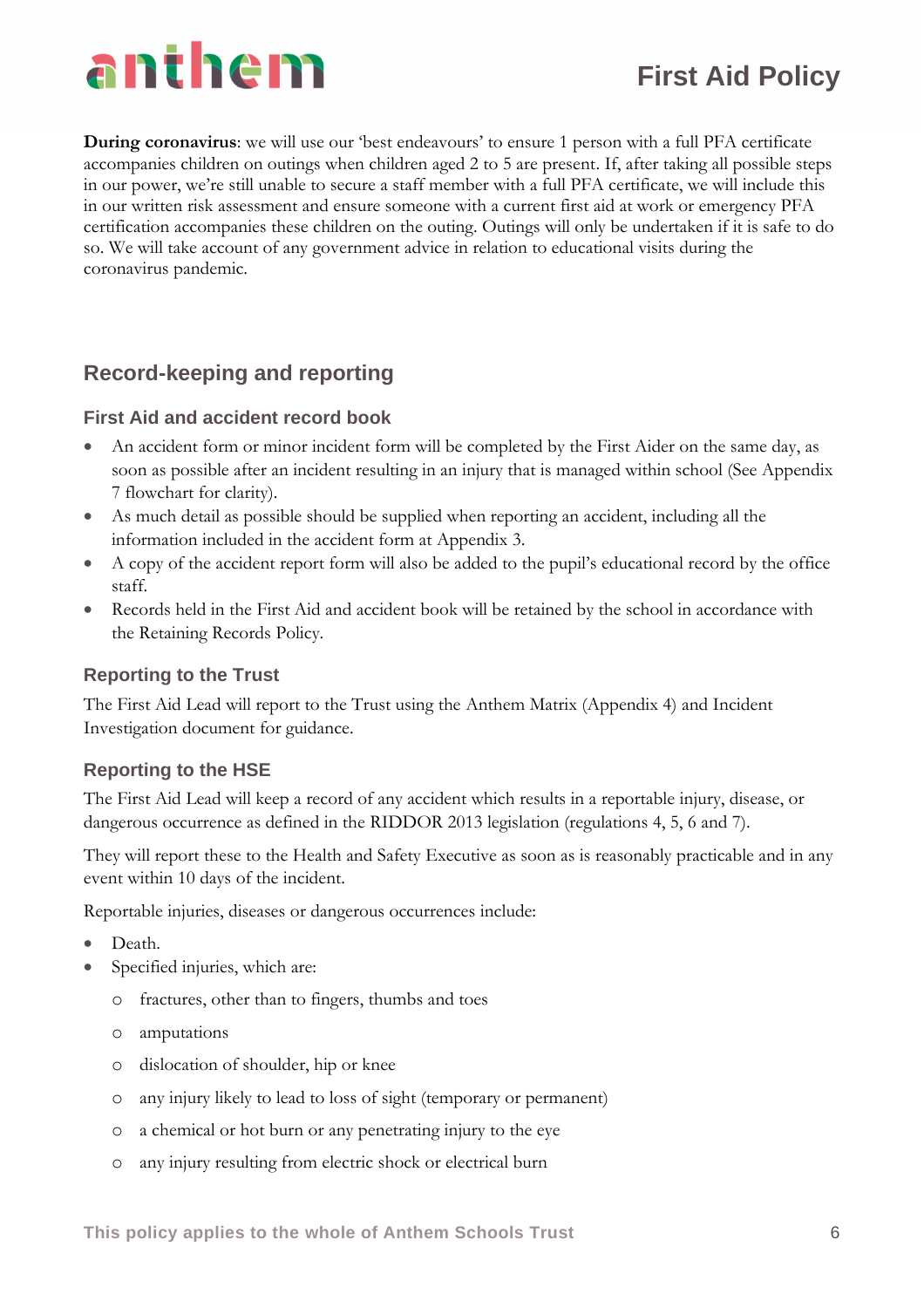# anthem

- o any crush injury to the head or torso causing damage to the brain or internal organs
- o serious burns (including scalding)
- o any scalding requiring hospital treatment
- o any loss of consciousness caused by head injury or asphyxia
- o any injury arising from working in an enclosed space leading to hypothermia or heat-induced illness, or requires resuscitation or admittance to hospital for more than 24 hours
- o absorption of any substance by inhalation, ingestion or through the skin causing acute illness requiring medical treatment or loss of consciousness.
- Injuries where an employee is away from work or unable to perform their normal work duties for more than seven consecutive days (not including the day of the incident).
- Where an accident leads to someone being taken to hospital.
- Near-miss events that do not result in an injury but could have done. Examples of near-miss events relevant to schools include, but are not limited to:
	- o the collapse or failure of load-bearing parts of lifts and lifting equipment
	- o the accidental release of a biological agent likely to cause severe human illness
	- o the accidental release or escape of any substance that may cause a serious injury or damage to health
	- o an electrical short circuit or overload causing a fire or explosion.

Information on how to make a RIDDOR report is available at **How** to make a RIDDOR report, HSE

#### **Notifying parents**

The class teacher/appropriate adult will inform parents of any accident or injury sustained by a pupil, and any First Aid treatment given, on the same day, or as soon as reasonably practicable.

#### **Reporting to Ofsted and child protection agencies**

The Headteacher will notify Ofsted of any serious accident, illness or injury to, or death of, a pupil while in the school's care. This will happen as soon as is reasonably practicable, and no later than 14 days after the incident.

The First Aid Lead will also notify the LADO of any serious accident or injury to, or the death of, a pupil while in the school's care.

#### **Training**

Staff will be trained in accordance with the outcomes of the Assessment of First Aid Provision, including whether there is an Early Years Foundation Stage in school.

All First Aiders must have completed a training course and must hold a valid certificate of competence to show this. The school will keep a register of all trained First Aiders, what training they have received and when this is valid until (see Model training log Appendix 3).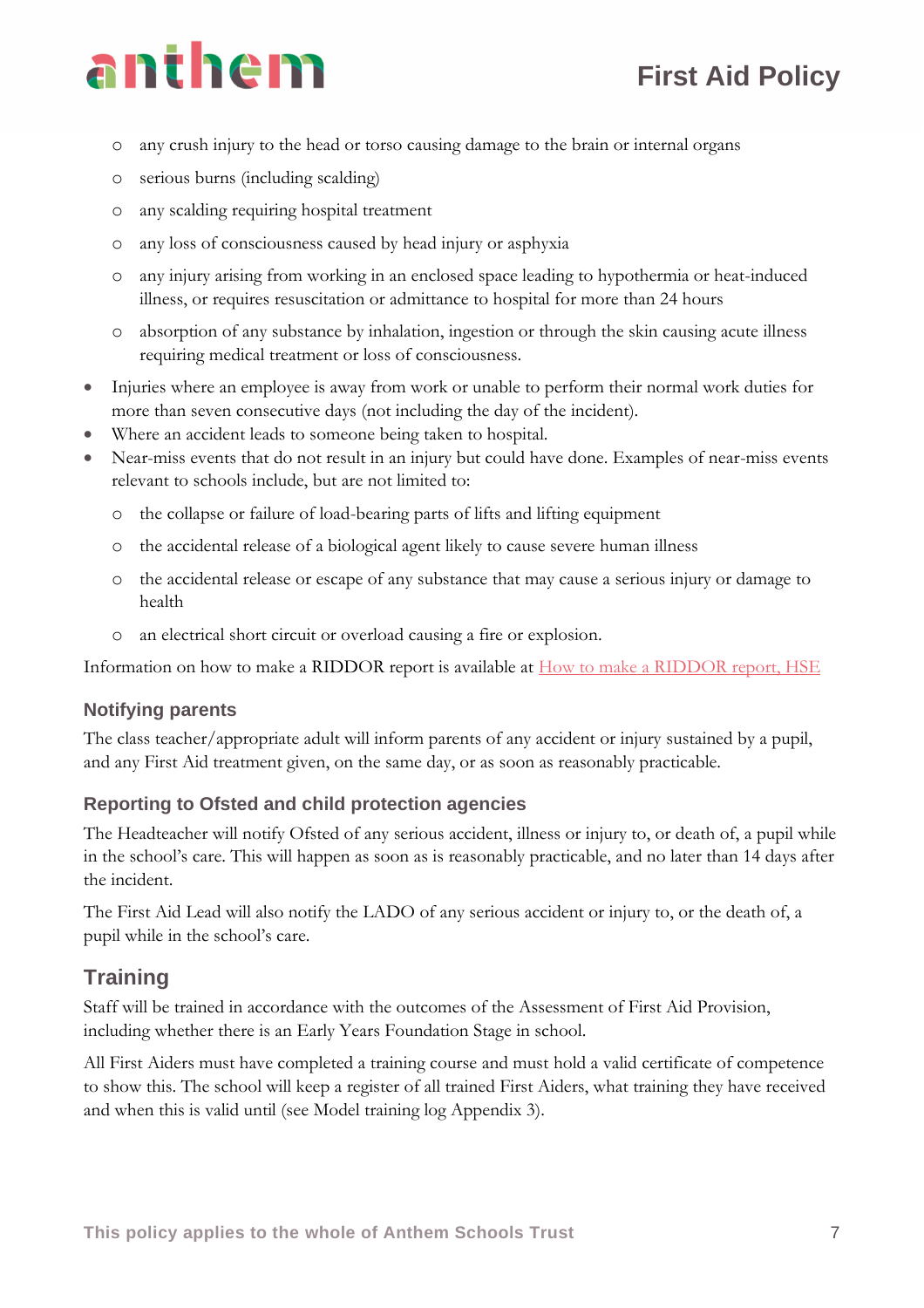Staff are encouraged to renew their First Aid training when it is no longer valid. (Most training is valid for three years).

At all times, at least one staff member will have a current paediatric First Aid (PFA) certificate which meets the requirements set out in the Early Years Foundation Stage statutory framework and is updated at least every three years.

**During coronavirus:** if PFA certificate requalification training is prevented for reasons associated with the pandemic, the validity of current PFA certificates (expiring on or after 1 October 2020) can be extended to 31 March 2021 at the latest. We will do our best to arrange requalification training at the earliest opportunity. If staff members' certificates do need to be extended, we will encourage them to access online resources to refresh their knowledge of paediatric first aid procedures while waiting for face-to-face training.

#### **Monitoring arrangements**

This policy will be reviewed every two years.

#### **Links with other policies**

- Health and Safety Policy
- Risk Assessment Policy
- Educational Visits Policy
- Administering Medicines and Supporting Pupils with Medical Conditions Policy
- Retention Policy

#### **Other useful documentation/links**

*HR 53 Infection Control Policy and Strategic Health and Safety Service*

#### Guidance on First Aid for Schools:

[https://assets.publishing.service.gov.uk/government/uploads/system/uploads/attachment\\_data/file/3](https://assets.publishing.service.gov.uk/government/uploads/system/uploads/attachment_data/file/306370/guidance_on_first_aid_for_schools.pdf) [06370/guidance\\_on\\_first\\_aid\\_for\\_schools.pdf](https://assets.publishing.service.gov.uk/government/uploads/system/uploads/attachment_data/file/306370/guidance_on_first_aid_for_schools.pdf)

<http://www.hse.gov.uk/firstaid/index.htm>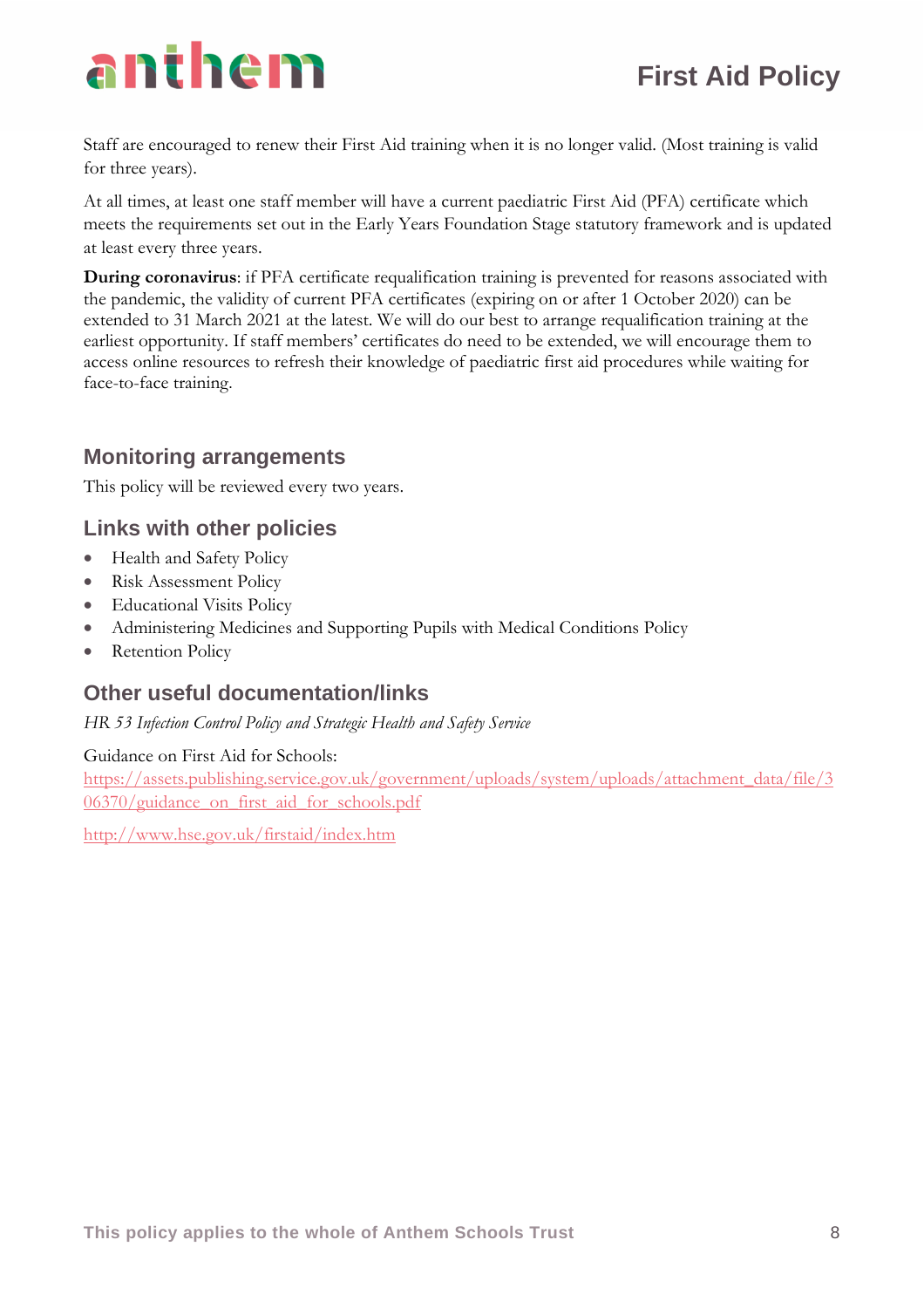

#### **Appendix 1: List of First Aiders**

Our school has an Early Years Foundation Stage and so we have [number of staff] trained in Paediatric First Aid.

**Our schools First Aid Lead is: Jodie Hopper**

#### **The person who calls the emergency services is: Natasha Amos**

**The people who contact parents (in discussion with the Head) are: Natasha Amos, Jodie Hopper, all First Aiders**

| Name of First Aider                   | Type of certification                   | <b>Expiry date</b> |
|---------------------------------------|-----------------------------------------|--------------------|
| Jodie Hopper<br><b>First Aid Lead</b> | Paediatric First Aid                    | Jan 2024           |
| <b>Bruno Alves</b>                    | Paediatric First Aid                    | Jan 2024           |
| <b>Tatiana Baker</b>                  | <b>Emergency First Aid</b><br>Awareness | <b>June 2022</b>   |
| <b>Ric Beesley</b>                    | Paediatric First Aid                    | Jan 2024           |
| Pippa Bishop                          | <b>Emergency First Aid</b><br>Awareness | <b>June 2022</b>   |
| <b>Donna Cross</b>                    | Paediatric First Aid                    | Jan 2024           |
| Catarina Da Costa                     | <b>Emergency First Aid</b><br>Awareness | <b>June 2022</b>   |
| <b>Jo-Anne Dollard</b>                | Paediatric First Aid                    | Jan 2024           |
| <b>Lauren Drew-Yeates</b>             | <b>Emergency First Aid</b><br>Awareness | <b>June 2022</b>   |
| Carrie-Anne-Durling                   | <b>Paediatric First Aid</b>             | Jan 2024           |
| <b>Karin Harrison-Moore</b>           | <b>Paediatric First Aid</b>             | Jan 2024           |
| Louie Jones                           | <b>Paediatric First Aid</b>             | <b>Jan 2024</b>    |
| Lysette Lucas                         | Paediatric First Aid                    | Jan 2024           |
| <b>Sinda Matos</b>                    | <b>Emergency First Aid</b><br>Awareness | <b>June 2022</b>   |
| Amanda Pitt                           | Paediatric First Aid                    | <b>Jan 2024</b>    |
| Lilith Ragana                         | Paediatric First Aid                    | Jan 2024           |
| Anya Sidorczuk                        | <b>Paediatric First Aid</b>             | Oct 2022           |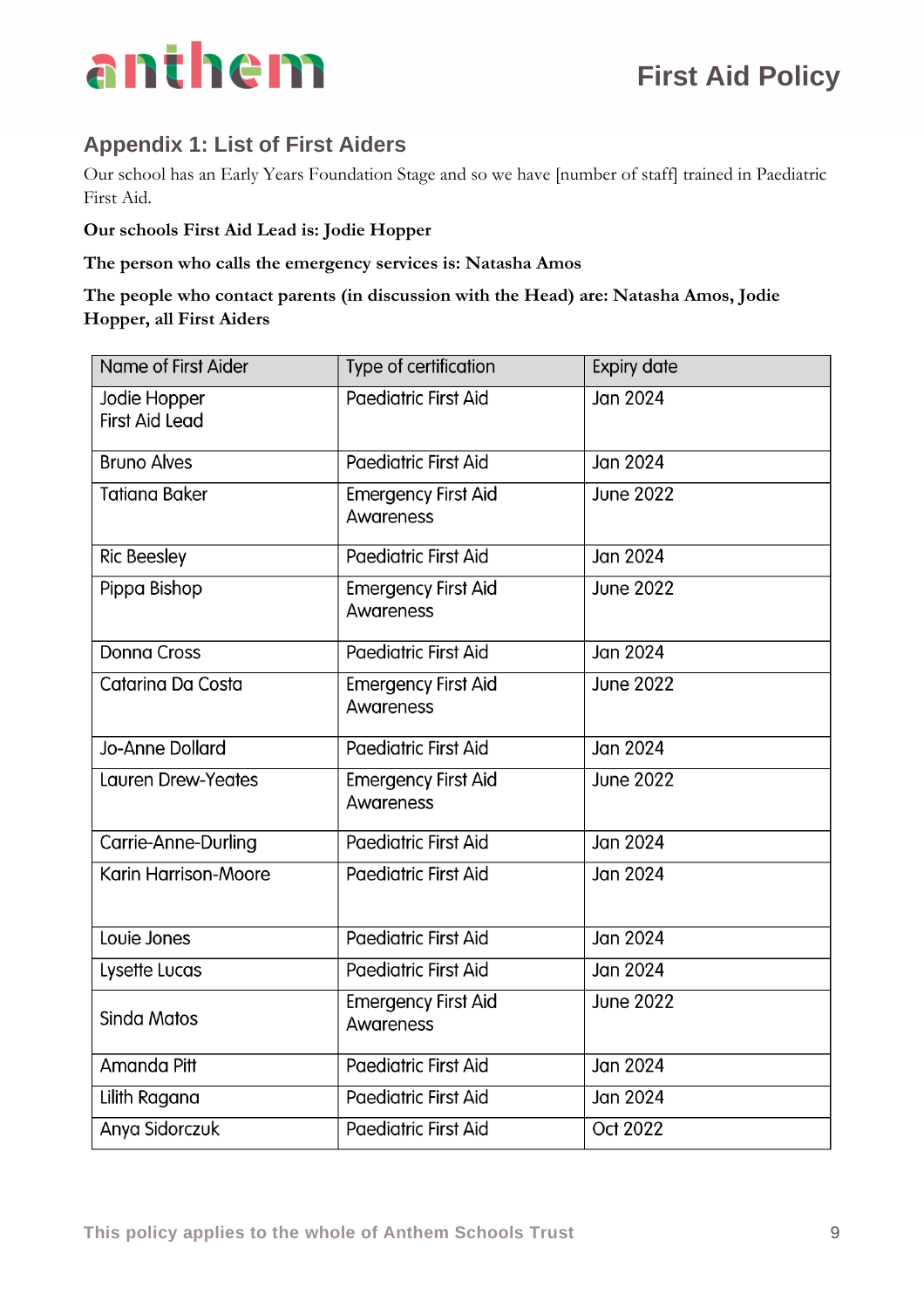### **Appendix 2: Model minor incident report form**

| Name of child | Date/time<br>of<br>incident | Where the incident<br>took place | <b>Details of</b><br>injury/illness | <b>First Aid</b><br>given | <b>What happened</b><br>after (went back<br>to class/play,<br>went to hospital<br>etc) | Name and signature of<br><b>First Aider</b> | <b>Parents</b><br>contacted<br>or not |
|---------------|-----------------------------|----------------------------------|-------------------------------------|---------------------------|----------------------------------------------------------------------------------------|---------------------------------------------|---------------------------------------|
|               |                             |                                  |                                     |                           |                                                                                        |                                             |                                       |
|               |                             |                                  |                                     |                           |                                                                                        |                                             |                                       |
|               |                             |                                  |                                     |                           |                                                                                        |                                             |                                       |
|               |                             |                                  |                                     |                           |                                                                                        |                                             |                                       |
|               |                             |                                  |                                     |                           |                                                                                        |                                             |                                       |
|               |                             |                                  |                                     |                           |                                                                                        |                                             |                                       |
|               |                             |                                  |                                     |                           |                                                                                        |                                             |                                       |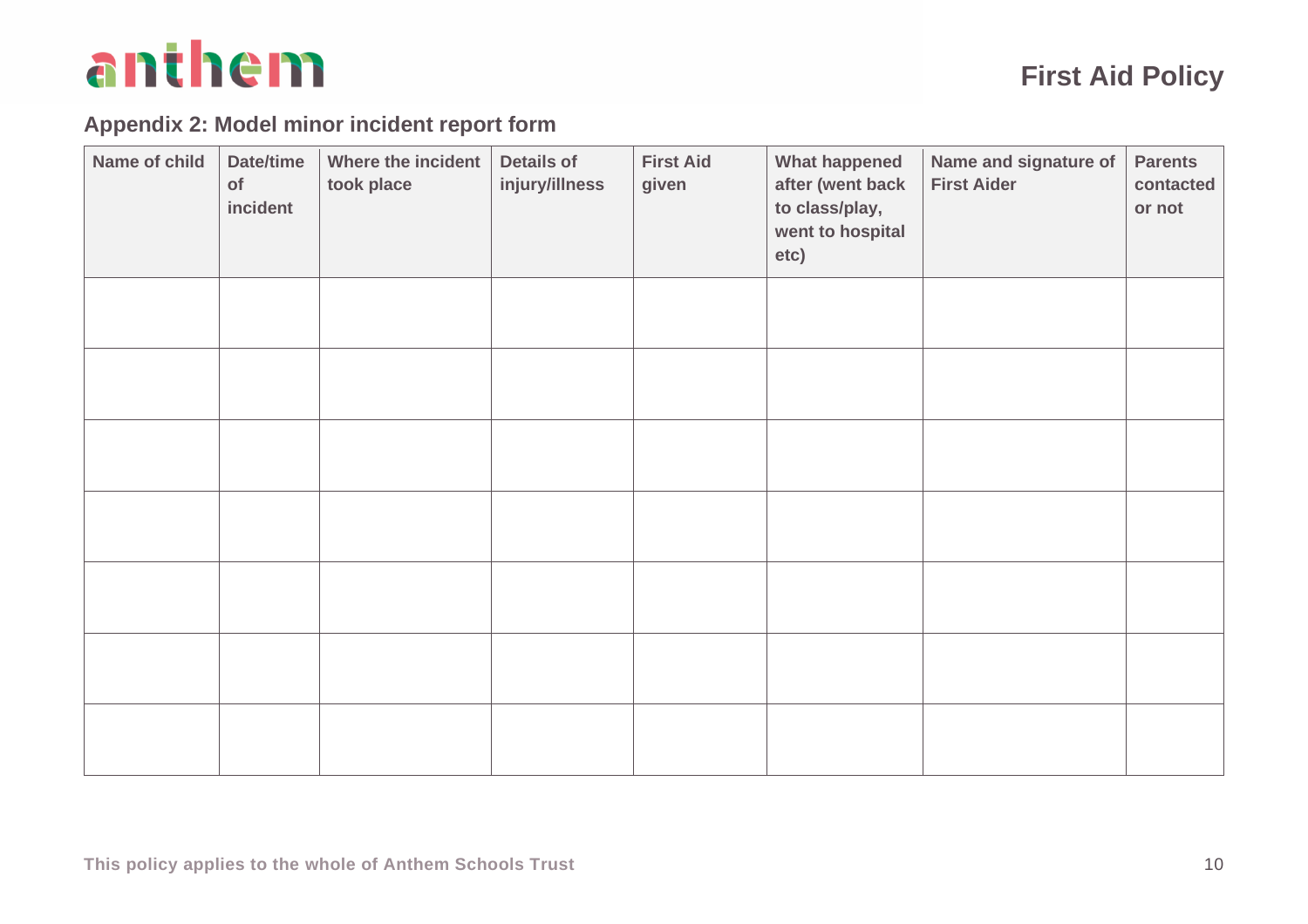

### **Appendix 3 Anthem Incident report form**

See the Anthem SharePoint:

**Link: [Anthem Schools Sharepoint -](https://anthemtrust.sharepoint.com/:f:/s/InformationforSchools/EqhQwDaz1c5LhOcO4dbF_koB6tu8-Ys9ARWVA3FajWfK0A?e=uIzMPb) Information for Schools**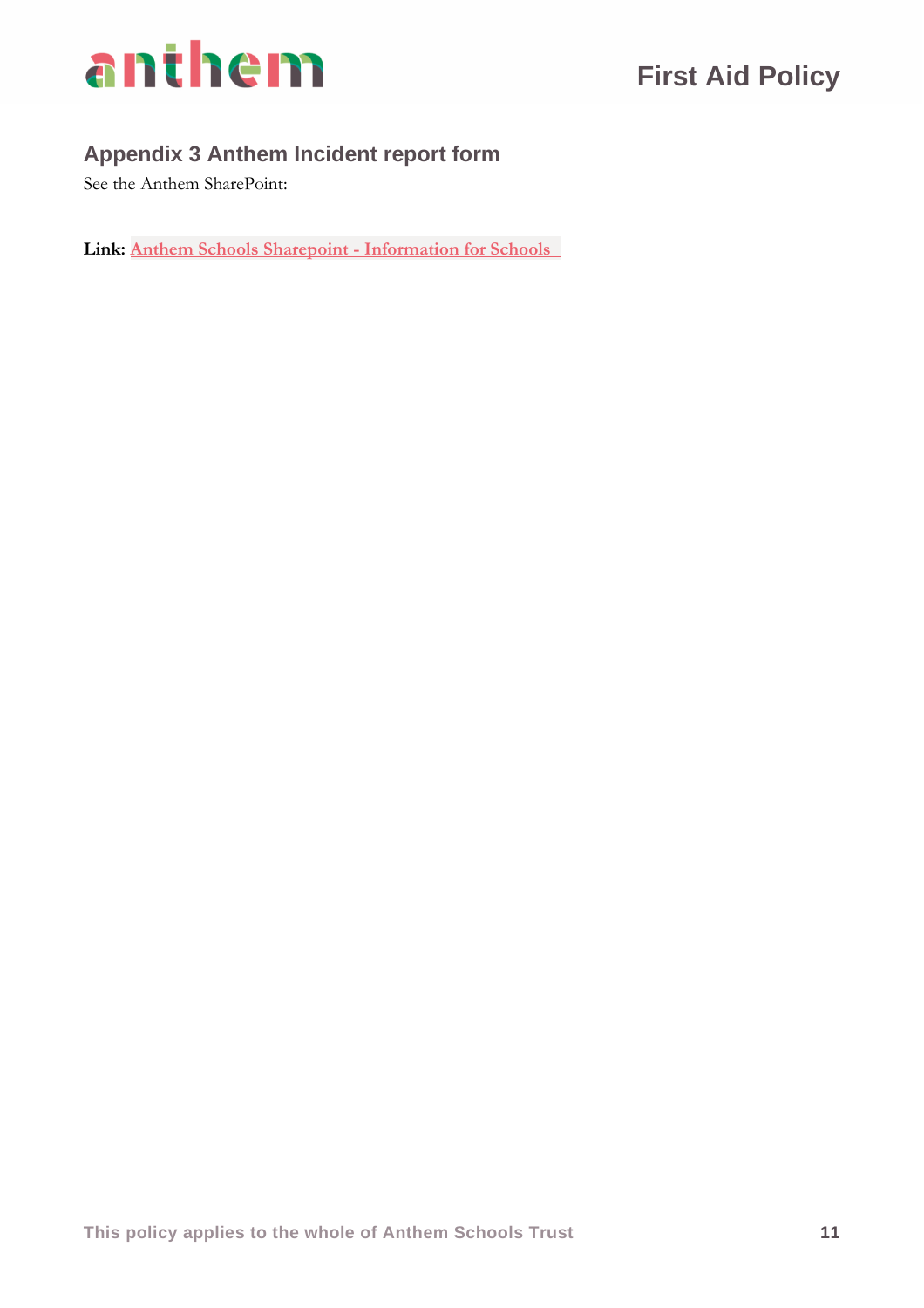

### **Appendix 4: Anthem Incident Matrix**

**(Appendix A of the Health and Safety Policy)**

**NOTE: Safeguarding incidents involving the loss, kidnap or abduction of a child, dangerous occurrences involving equipment and building structure, security, theft and violence related incidences are also covered by the matrix.**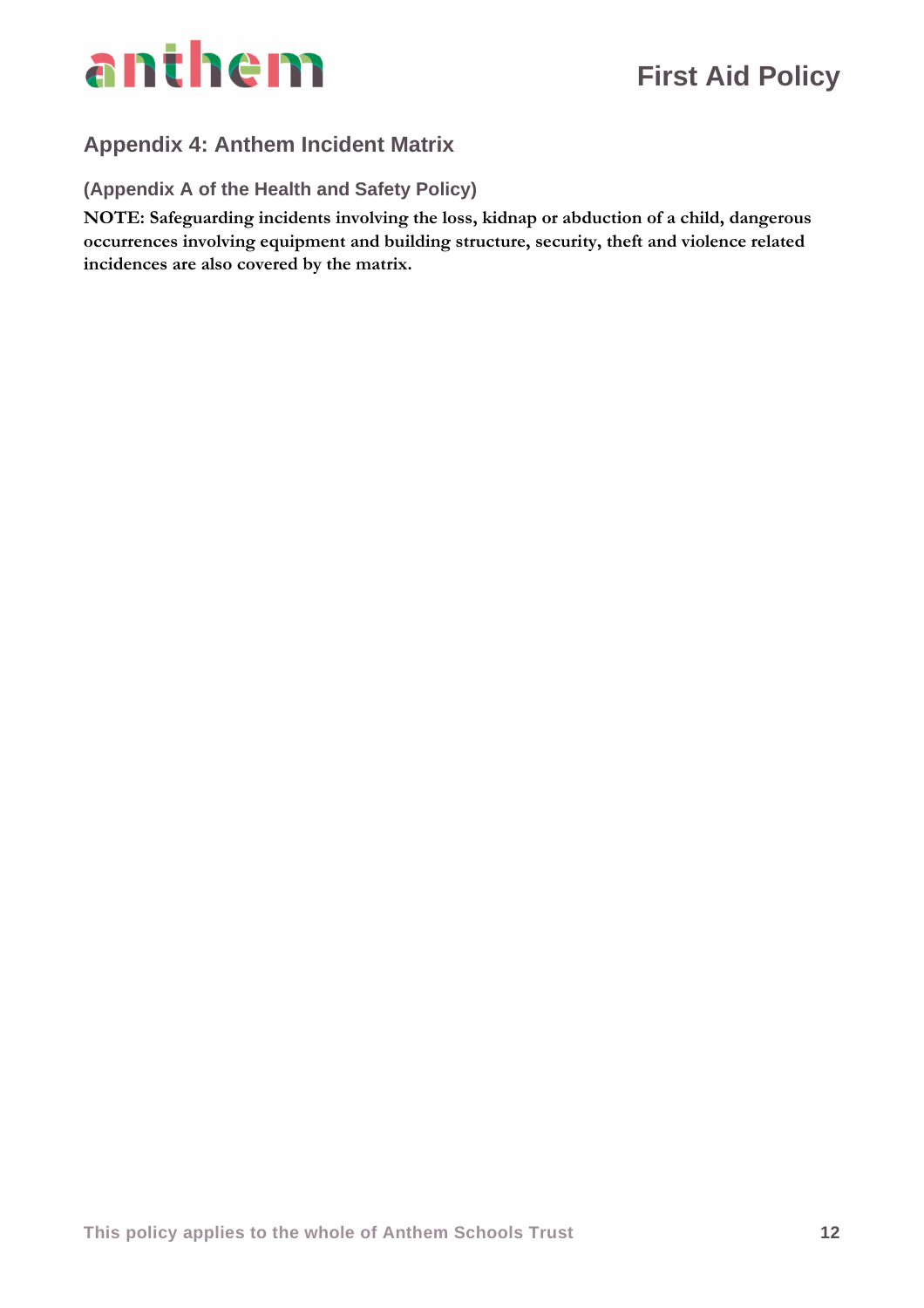

### **Appendix 5: Assessment of First Aid Provision**

**School:** 

**Name of Assessor(s):** 

#### **Assessment of First Aid Factors**

In order to assess the First Aid requirements, you should identify whether any of the following factors apply to the workplace or employees by ticking Yes or No in all cases:

#### **Table 1**

| <b>Assessment Factor</b>                                                                                                                       | Apply (Y/N)?      |         | <b>Impact on First Aid provision</b>                                                                                                                                                                                                                |  |
|------------------------------------------------------------------------------------------------------------------------------------------------|-------------------|---------|-----------------------------------------------------------------------------------------------------------------------------------------------------------------------------------------------------------------------------------------------------|--|
| Have your risk assessments identified<br>significant risks of injury and/or ill<br>health?                                                     |                   | П       | If the risks are significant you may need<br>to employ First Aiders.                                                                                                                                                                                |  |
| Are there any specific risks such as<br>working with hazardous substances,<br>dangerous tools or machinery, and<br>dangerous loads or animals? | $\vert \ \ \vert$ | $\perp$ | You will need to consider:<br>specific training for first aiders<br>extra first-aid equipment<br>$\bullet$<br>precise siting of first-aid equipment.                                                                                                |  |
| Are there parts of the establishment with<br>different levels of risk?                                                                         | П                 | П       | You may need to make different levels of<br>provision in different parts of the<br>establishment.                                                                                                                                                   |  |
| Have you had any accidents or cases of<br>ill-health in the past 12 months?                                                                    | П                 | $\Box$  | You will need to check your record of<br>accidents and cases of ill health - what<br>type they are and where they happened.<br>You may need to:<br>locate your provision in certain areas<br>$\bullet$<br>review the contents of the first aid box. |  |
| Are there inexperienced workers on site,<br>or employees with disabilities or special<br>health problems?                                      | $\Box$            | П       | You will need to consider:<br>special equipment<br>local siting of equipment.                                                                                                                                                                       |  |
| Are the premises spread out, e.g. are<br>there several buildings on the site or<br>multi-floor buildings?                                      | $\Box$            | $\Box$  | You will need to consider provision in<br>each building or on several floors.                                                                                                                                                                       |  |
| Is there shift work or out-of-hours<br>working?                                                                                                | $\Box$            | $\Box$  | Remember there needs to be First Aid<br>provision at all times people are at work.                                                                                                                                                                  |  |
| Is your workplace remote from<br>emergency medical services?                                                                                   | $\Box$            | $\Box$  | You will need to:<br>inform local medical services of your<br>$\bullet$<br>location<br>consider special arrangements with<br>$\bullet$<br>the emergency services.                                                                                   |  |
| Do you have employees who travel a lot<br>or work alone?                                                                                       | $\Box$            | $\Box$  | You will need to consider issuing<br>personal First Aid kits and training staff<br>in their use.                                                                                                                                                    |  |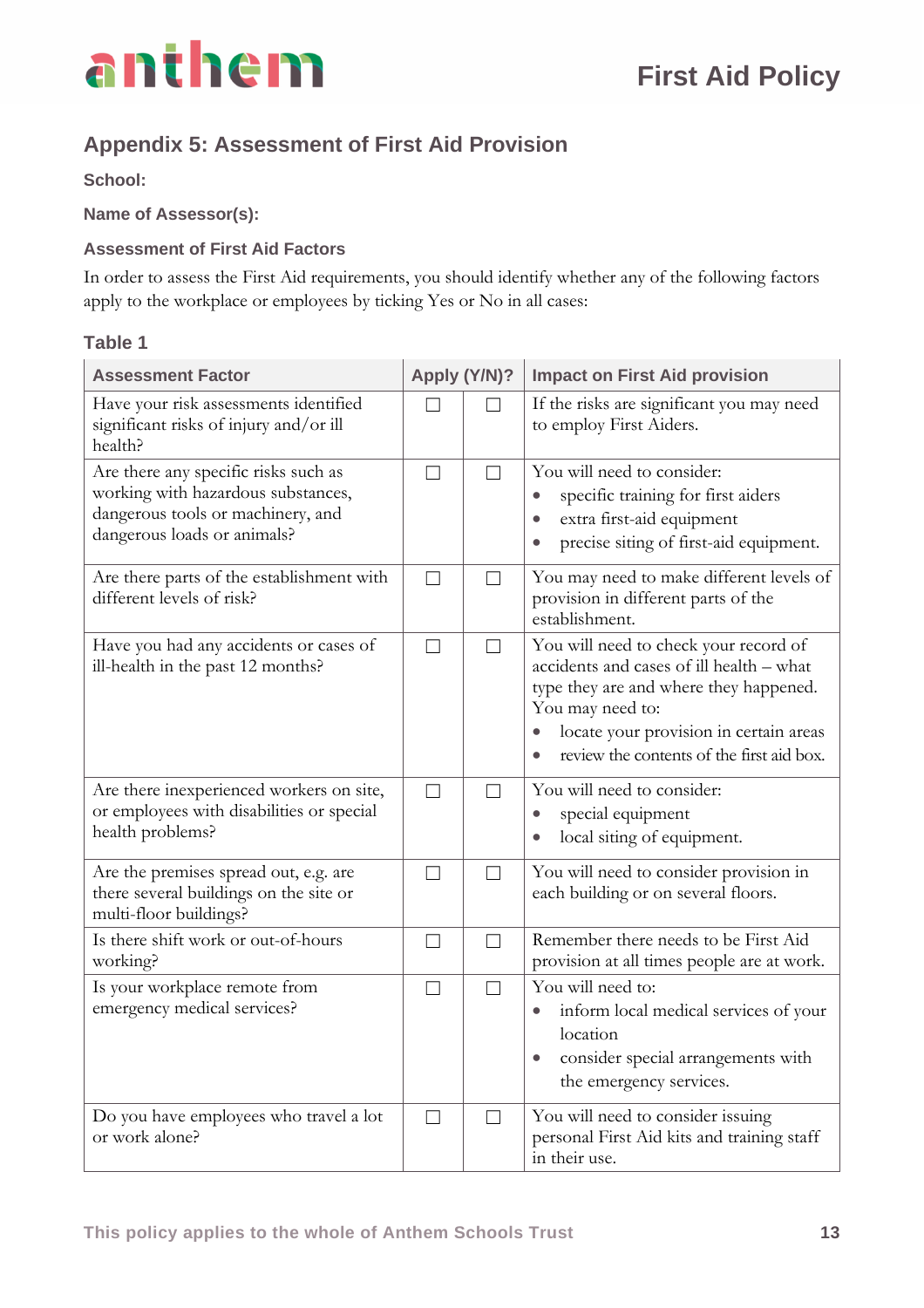| Do any of your employees work at sites<br>occupied by other employers or is your<br>site used by other occupiers? |  | You will need to make joint<br>arrangements with the other site<br>occupiers.                                                                                                                             |
|-------------------------------------------------------------------------------------------------------------------|--|-----------------------------------------------------------------------------------------------------------------------------------------------------------------------------------------------------------|
| Do you have any work experience or<br>other trainees?                                                             |  | Your First Aid provision must cover<br>them.                                                                                                                                                              |
| Do members of the public visit your<br>premises?                                                                  |  | There is no legal responsibility for non-<br>employees however you are strongly<br>recommended to consider them i.e.<br>schools would consider and include their<br>pupils and libraries their customers. |
| How many people are employed on site?<br>less than 5?<br>$5$ to 49?<br>50 to 100?<br>more than 100?               |  | You may need to employ first aiders -<br>see Table 2 below.                                                                                                                                               |
| Is a First Aid room required?                                                                                     |  |                                                                                                                                                                                                           |

The following table offers suggestions on how many first aiders or appointed persons might be needed in relation to levels of risk and number of employees on site. Increased provision will be necessary to cover for absences. The table does not take into consideration any non-employees who may be affected so an allowance will need to be made in such circumstances.

#### **Table 2**

| <b>Type of Workplace</b>                                                                                                                                                                                                                                                               | <b>Numbers of First Aid Personnel Required</b>                                                                                                                                                                                                                                                                                      |
|----------------------------------------------------------------------------------------------------------------------------------------------------------------------------------------------------------------------------------------------------------------------------------------|-------------------------------------------------------------------------------------------------------------------------------------------------------------------------------------------------------------------------------------------------------------------------------------------------------------------------------------|
| Lower risk:<br>Shops, offices, libraries, schools and similar<br>workplaces.                                                                                                                                                                                                           | Fewer than 50 employed at any location: at<br>least one appointed person. (It may be<br>appropriate to provide an Emergency First<br>Aider (EFAW) if large numbers of the public<br>visit the workplace.)<br>50-100: at least one First Aider.<br>More than 100: one additional First Aider for<br>$\bullet$<br>every 100 employed. |
| <b>Higher Risk:</b><br>Light engineering and assembly work, food<br>processing, warehousing extensive work with<br>dangerous machinery or sharp instruments<br>construction, chemical manufacture, work<br>involving special hazards* such as hydrofluoric<br>acid or confined spaces. | Fewer than 5: at least one appointed person.<br>$\bullet$<br>5-100: At least one First Aider (FAW) per 50<br>$\bullet$<br>employees or part thereof.<br>* Additional training may be needed to deal with injuries<br>resulting from special hazards.                                                                                |

#### **The minimum First Aid provision on any work site is:**

- A suitably stocked First Aid box
- An appointed person to take charge of First Aid arrangements, at all times whilst people are at work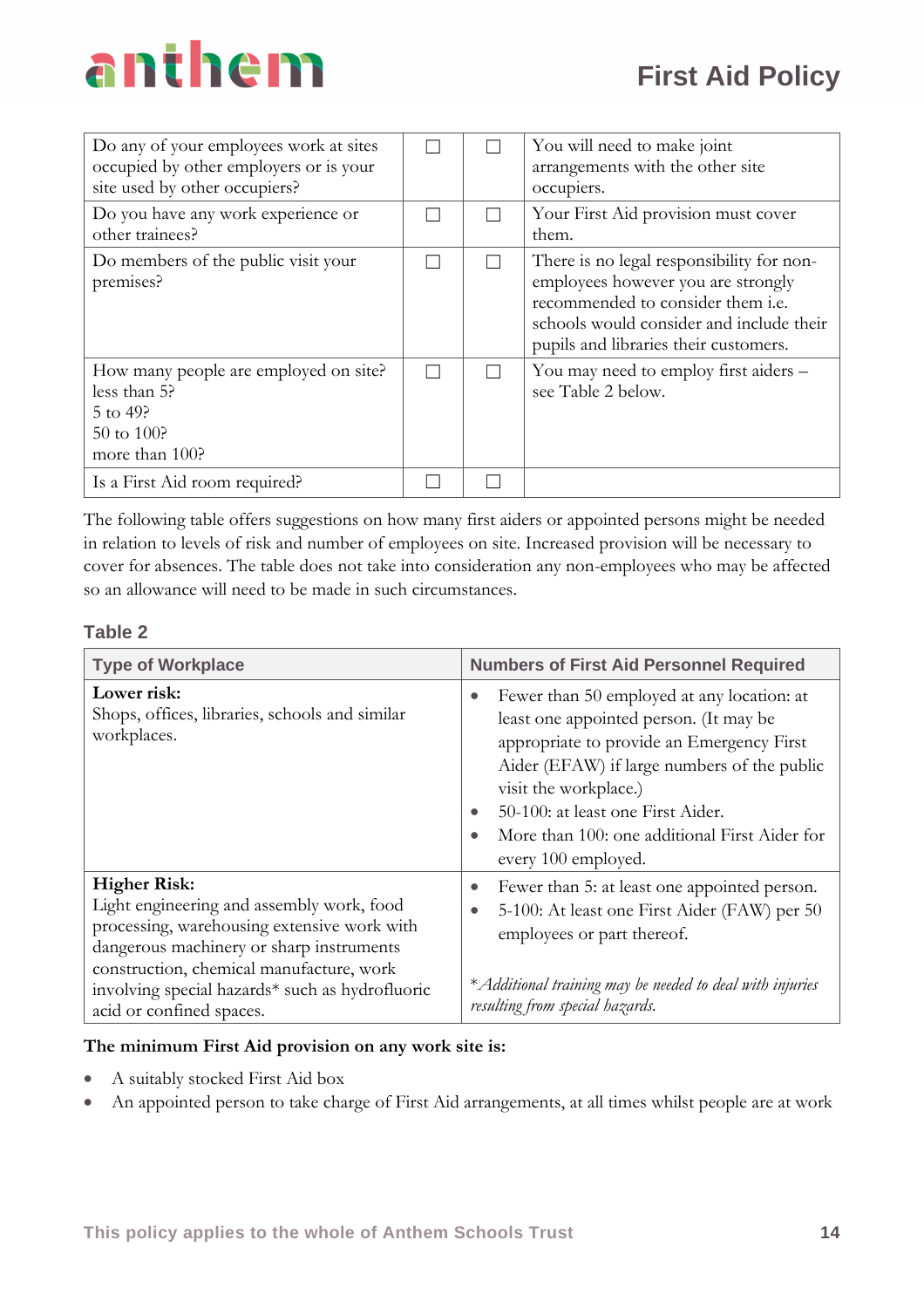### **First Aid Policy**

### **Appendix 6: Contents and location of First Aid Kits**

#### **A typical first aid kit in our school will include the following:**

- A leaflet with general first aid advice
- Regular and large bandages
- Eye pad bandages
- Triangular bandages
- Adhesive tape
- Safety pins
- Disposable gloves
- Antiseptic wipes
- Plasters of assorted sizes
- Scissors
- Cold compresses
- Burns dressings

No medication is kept in first aid kits.

#### **First Aid kits are stored in:**

- The medical room
- Reception (at the desk)
- The school hall
- All classrooms
- The school kitchens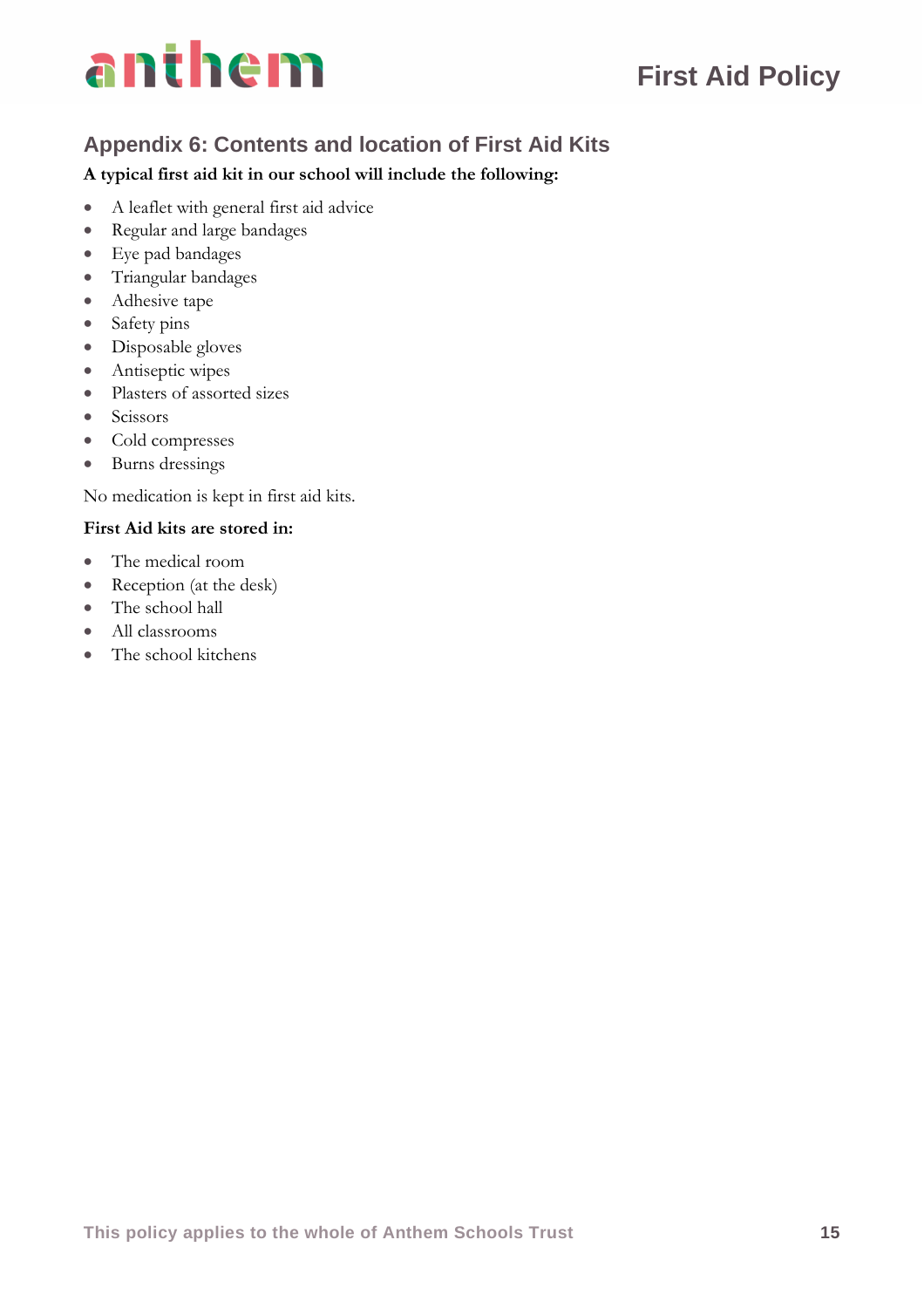### **First Aid Policy**

#### **Appendix 7: Flowchart**

#### **Minor incident Major incident**



Requires medical attention *specifically* from a First Aider or the use of contents from a First Aid box. Category 5

Major incident form should be completed in detail by the trained First Aider who administered treatment. One copy of the form should be given to parents and one copy kept in school file.

Parent to be notified as soon as possible then either 1,2,3 or 4:

Regardless of which option, the Anthem Matrix must be consulted as to where form should be filed and who it must be shared with.

↓

If Matrix determines a Category One, Two or Three incident then an Incident Investigation Form must be completed and sent to Anthem who will give further guidance. **This includes any incident in a swimming pool or a road traffic accident while driving on company business.**

1. Child can return to class under observation.

2. Child to go home with parent. Attending First Aider to stay with child until parent/carer arrives.

3. Child needs to go to hospital. Parent to be called but member of leadership AND First Aider to take if parent cannot be contacted. Office to keep trying contacts. Category 3

4. If an ambulance is needed then First aider should clearly pass this message onto office staff, who will call for the ambulance straight away, and then inform leadership. The ambulance should be called before parents are contacted. A designated first aider should remain with the child until the ambulance arrives. Categories 1, 2 and 3 (see matrix)